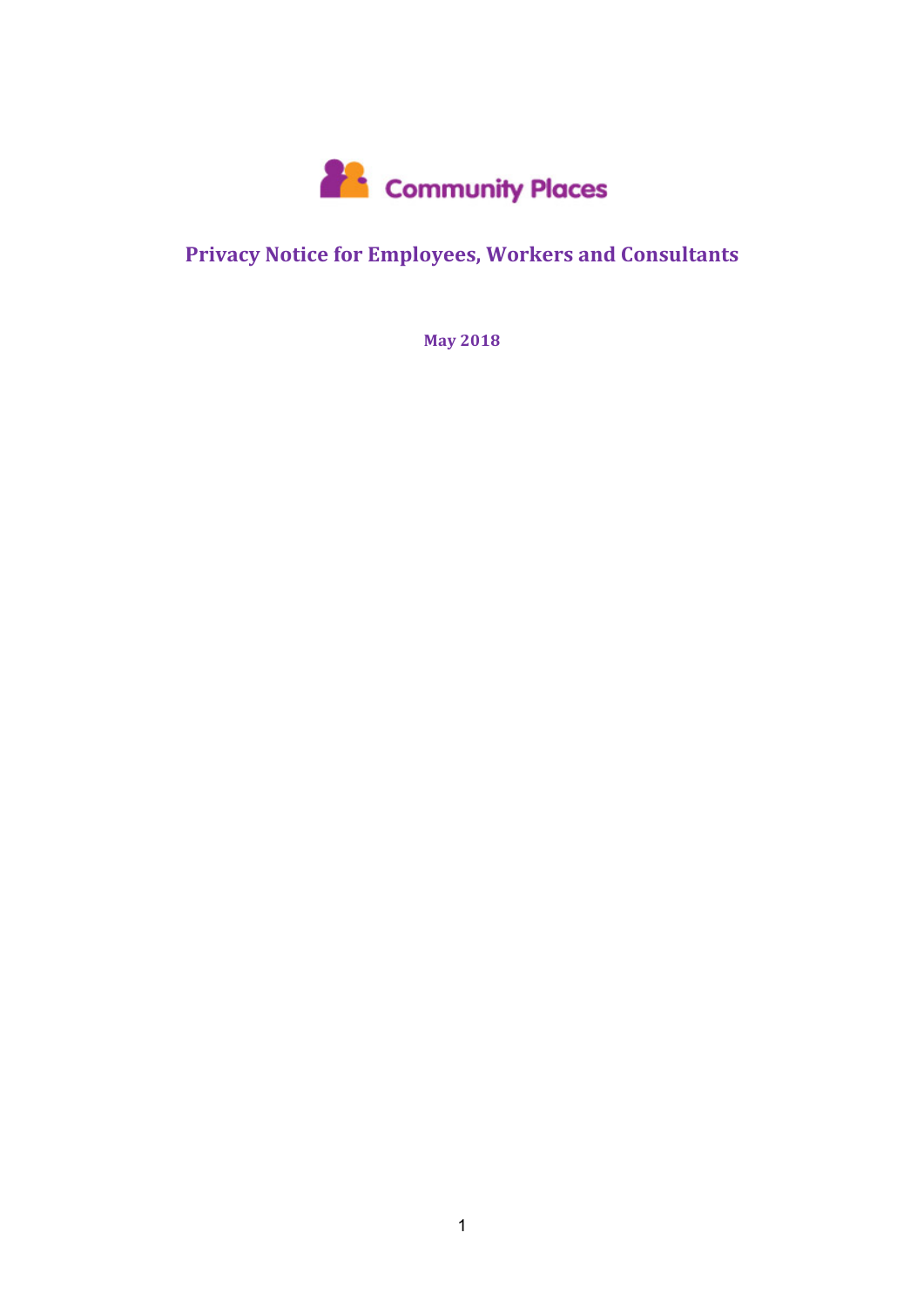# **PRIVACY NOTICE**

### **What is the purpose of this document?**

Community Places Limited is committed to protecting the privacy and security of your personal information.

This privacy notice describes how we collect and use personal information about you during and after your working relationship with us, in accordance with the General Data Protection Regulation (GDPR).

It applies to all employees, workers and contractors.

Community Places Limited is a "data controller". This means that we are responsible for deciding how we hold and use personal information about you. We are required under data protection legislation to notify you of the information contained in this privacy notice.

This notice applies to applicants, current and former employees, workers and contractors. This notice does not form part of any contract of employment or other contract to provide services. We may update this notice at any time.

It is important that you read this notice, together with any other privacy notice we may provide on specific occasions when we are collecting or processing personal information about you, so that you are aware of how and why we are using such information.

#### **Data protection principles**

We will comply with data protection law. This says that the personal information we hold about you must be:

1. Used lawfully, fairly and in a transparent way.

2. Collected only for valid purposes that we have clearly explained to you and not used in any way that is incompatible with those purposes.

3. Relevant to the purposes we have told you about and limited only to those purposes.

4. Accurate and kept up to date.

5. Kept only as long as necessary for the purposes we have told you about.

6. Kept securely.

#### The kind of information we hold about you

Personal data, or personal information, means any information about an individual from which that person can be identified. It does not include data where the identity has been removed (anonymous data).

There are "special categories" of more sensitive personal data which require a higher level of protection.

We will collect, store, and use the following categories of personal information about you:

- Personal contact details such as name, title, addresses, telephone numbers, and personal email addresses.
- Date of birth.
- Gender.
- Marital status and dependants.
- Next of kin and emergency contact information.
- National Insurance number.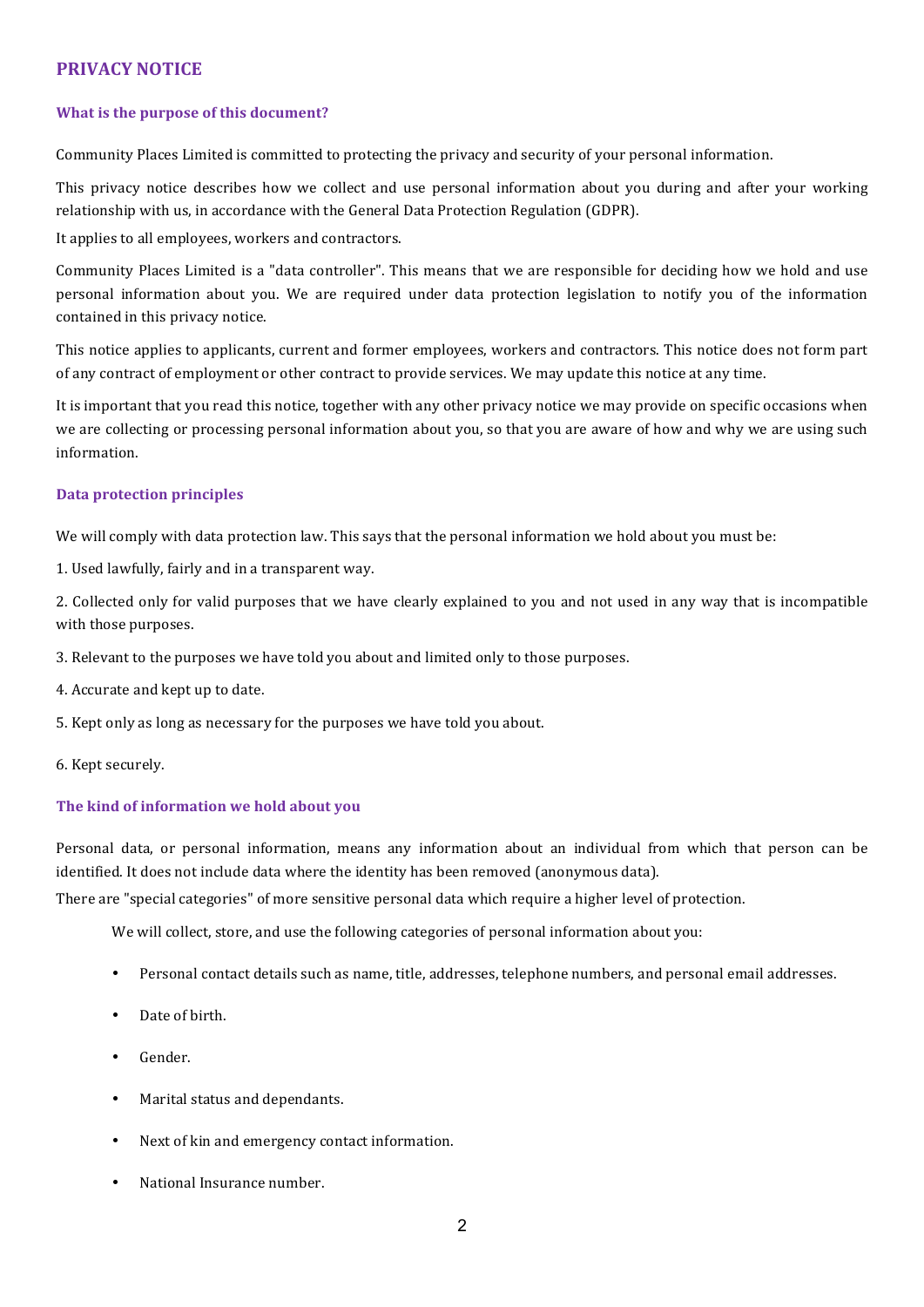- Bank account details, payroll records and tax status information.
- Salary, annual leave, pension and benefits information.
- Start date.
- Location of employment or workplace.
- Copy of driving licence.
- Recruitment information (including copies of right to work documentation, references and other information included in a CV or cover letter or as part of the application process).
- Employment records (including job titles, work history, working hours, training records and professional memberships).
- Compensation history.
- Performance information.
- Disciplinary and grievance information.
- CCTV footage and other information obtained through electronic means such as Fob records.
- Information about your use of our information and communications systems.
- Photographs.

We may also collect, store and use the following "special categories" of more sensitive personal information:

- Information about your race or ethnicity, religious beliefs, sexual orientation and political opinions.
- Information about your health, including any medical condition, health and sickness records.
- Information about criminal convictions and offences.

#### How is your personal information collected?

We collect personal information about employees, workers and contactors through the application and recruitment process, either directly from candidates or sometimes from an employment agency or background check provider. We may sometimes collect additional information from third parties including former employers, testimonials and criminal records (DBS) checks.

We will collect additional personal information in the course of job-related activities throughout the period of you working for us.

### **How** we will use information about you

We will only use your personal information when the law allows us to. Most commonly, we will use your personal information in the following circumstances:

- 1. Where we need to perform the contract we have entered into with you.
- 2. Where we need to comply with a legal obligation.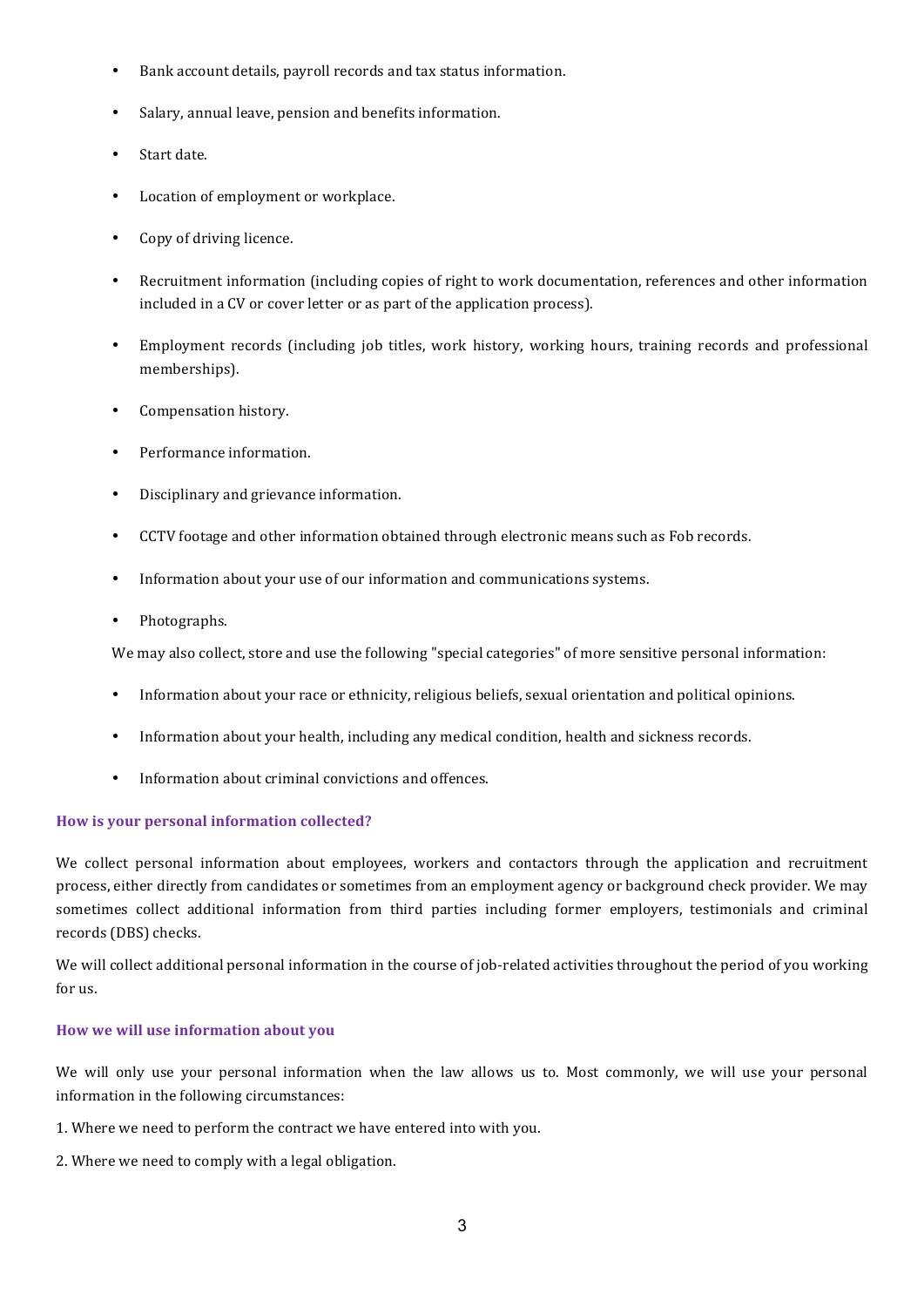3. Where it is necessary for our legitimate interests (or those of a third party) and your interests and fundamental rights do not override those interests.

We may also use your personal information in the following situations, which are likely to be rare:

- 1. Where we need to protect your interests (or someone else's interests).
- 2. Where it is needed in the public interest or for official purposes.

### **Situations in which we will use your personal information**

We need all the categories of information in the list above (The kind of information we hold about you) primarily to allow us to perform our contract with you and to enable us to comply with regulatory standards and requirements. In some cases we may use your personal information to pursue legitimate interests of our own or those of third parties, provided your interests and fundamental rights do not override those interests. The situations in which we will process your personal information are listed below.

- Making a decision about your recruitment or appointment.
- Checking you are legally entitled to work in the UK.
- Paying you and, if you are an employee, deducting tax and National Insurance contributions.
- Liaising with your pension provider.
- Administering the contract we have entered into with you.
- Business management and planning, including accounting and auditing.
- Conducting performance reviews, managing performance and determining performance requirements.
- Making decisions about salary reviews and compensation.
- Assessing qualifications for a particular job or task, including decisions about promotions.
- Gathering evidence for possible grievance or disciplinary hearings.
- Making decisions about your continued employment or engagement.
- Making arrangements for the termination of our working relationship.
- Education, training and development requirements.
- Dealing with legal disputes involving you, or other employees, workers and contractors, including accidents at work.
- Ascertaining your fitness to work, including making a referral to Occupational Health, and/or to support networks for drug and alcohol addictions.
- Managing sickness absence.
- Complying with health and safety obligations.
- To prevent fraud.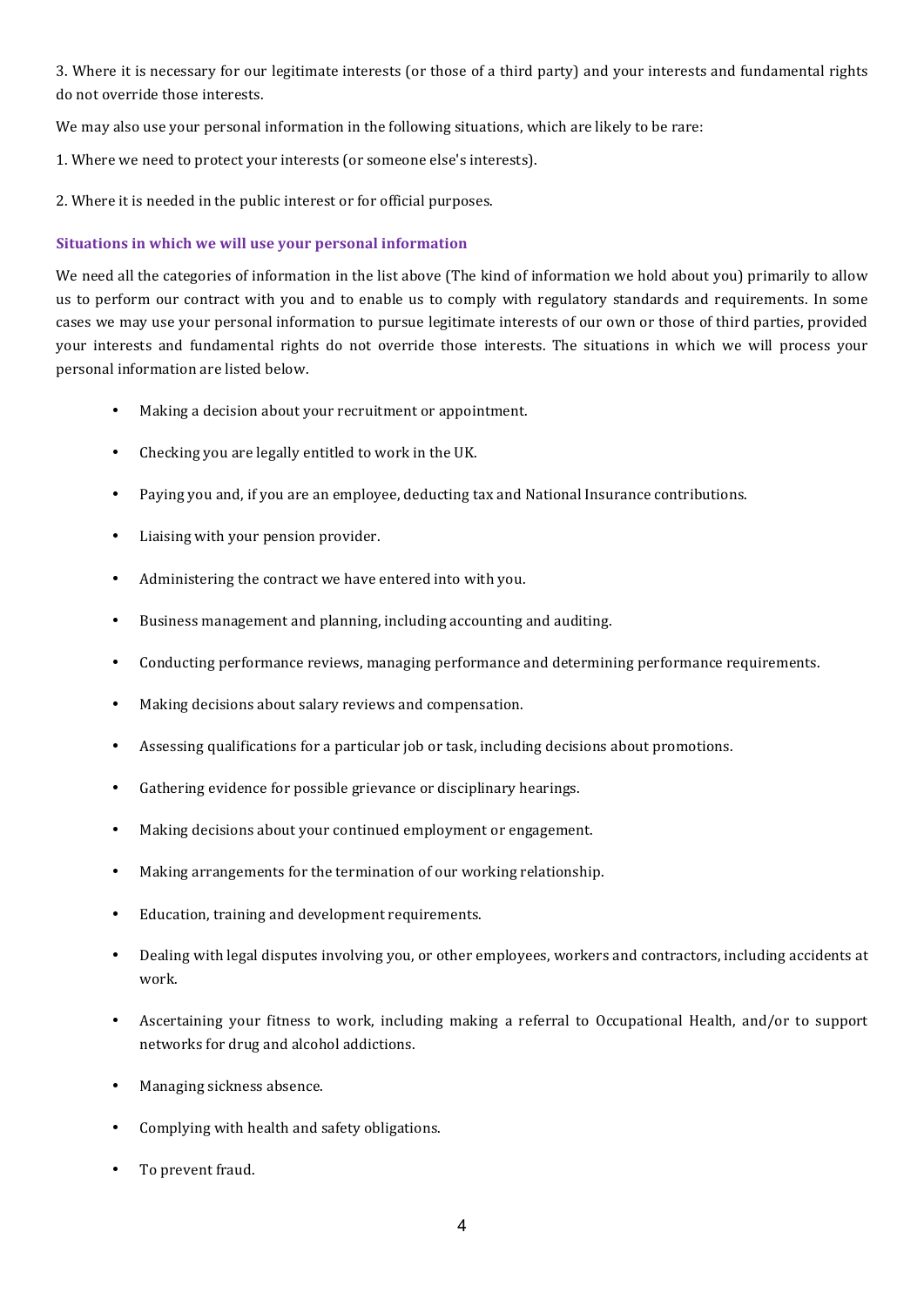- To monitor your use of our information and communication systems to ensure compliance with our IT policies.
- To ensure network and information security, including preventing unauthorised access to our computer and electronic communications systems and preventing malicious software distribution.
- Equal opportunities monitoring.

Some of the above grounds for processing will overlap and there may be several grounds which justify our use of your personal information.

## **If you fail to provide personal information**

If you fail to provide certain information when requested, we may not be able to perform the contract we have entered into with you (such as paying you or providing a benefit), or we may be prevented from complying with our legal obligations (such as to ensure the health and safety of our workers).

## **Change of purpose**

We will only use your personal information for the purposes for which we collected it, unless we reasonably consider that we need to use it for another reason and that reason is compatible with the original purpose. If we need to use your personal information for an unrelated purpose, we will notify you and we will explain the legal basis which allows us to do so. 

Please note that we may process your personal information without your knowledge or consent, in compliance with the above rules, where this is required or permitted by law.

## How we use particularly sensitive personal information

"Special categories" of particularly sensitive personal information require higher levels of protection. We need to have further justification for collecting, storing and using this type of personal information. We may process special categories of personal information in the following circumstances:

1. In limited circumstances, with your explicit written consent.

2. Where we need to carry out our legal obligations and in line with our data protection policy.

3. Where it is needed in the public interest, such as for equal opportunities monitoring, and in line with our data protection policy.

4. Where it is needed to assess your working capacity on health grounds, subject to appropriate confidentiality safeguards.

Less commonly, we may process this type of information where it is needed in relation to legal claims or where it is needed to protect your interests (or someone else's interests) and you are not capable of giving your consent, or where you have already made the information public. We may also process such information about members or former members in the course of legitimate business activities with the appropriate safeguards.

## **Our obligations as an employer**

We will use your particularly sensitive personal information in the following ways:

- We will use information relating to leaves of absence, which may include sickness absence or family related leaves, to comply with employment and other laws.
- We will use information about your physical or mental health, or disability status, to ensure your health and safety in the workplace and to assess your fitness to work, to provide appropriate workplace adjustments, to monitor and manage sickness absence and to administer benefits.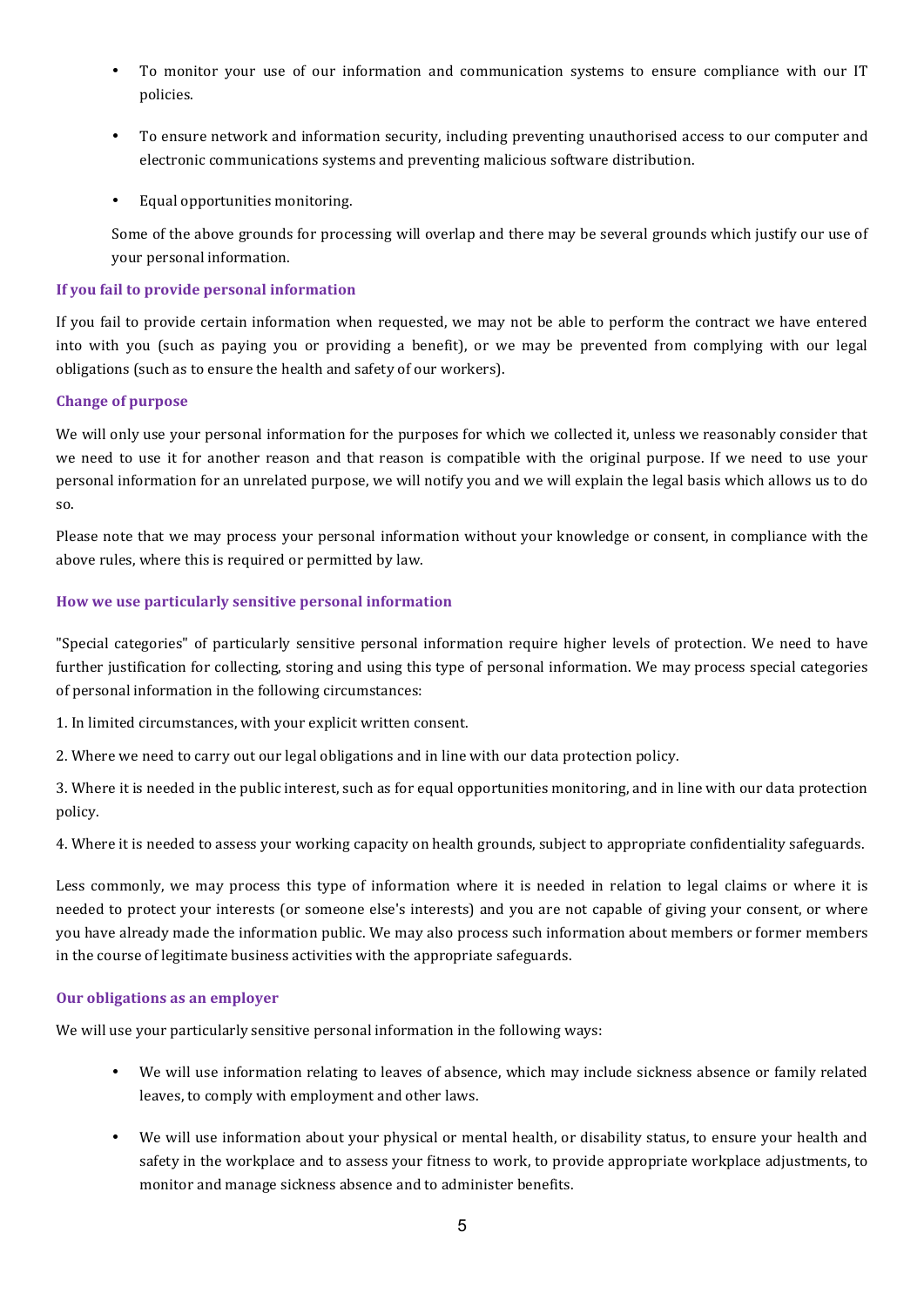• We will use information about vour race or national or ethnic origin, religious, philosophical or moral beliefs, or your sexual life or sexual orientation, to ensure meaningful equal opportunity monitoring and reporting.

#### **Do** we need your consent?

We do not need your consent if we use special categories of your personal information in accordance with our written policy to carry out our legal obligations or exercise specific rights in the field of employment law. In limited circumstances, we may approach you for your written consent to allow us to process certain particularly sensitive data. If we do so, we will provide you with full details of the information that we would like and the reason we need it, so that you can carefully consider whether you wish to consent. You should be aware that it is not a condition of your contract with us that you agree to any request for consent from us.

### **Information about criminal convictions**

We may only use information relating to criminal convictions where the law allows us to do so. This will usually be where such processing is necessary to carry out our obligations and provided we do so in line with our data protection policy.

Less commonly, we may use information relating to criminal convictions where it is necessary in relation to legal claims, where it is necessary to protect your interests (or someone else's interests) and you are not capable of giving your consent, or where you have already made the information public.

We may also process such information about members or former members in the course of legitimate business activities with the appropriate safeguards.

We envisage that we will hold information about criminal convictions.

We will only collect information about criminal convictions if it is appropriate given the nature of the role and where we are legally able to do so. Where appropriate, we will collect information about criminal convictions as part of the recruitment process or we may be notified of such information directly by you in the course of you working for us.

We will use information about criminal convictions and offences in the following ways:

To make safer recruitment and employment decisions and prevent unsuitable people from working with vulnerable groups. The DBS checks to see if there are any convictions, cautions, warnings or reprimands listed for the applicant. In certain circumstances, and when it is applied for, the DBS will provide information about whether the person engaging in regulated activity with a vulnerable group is barred from working with them

We are allowed to use your personal information in this way to carry out our obligations under the Protection of Freedoms Act 2012.

#### **Automated decision-making**

Automated decision-making takes place when an electronic system uses personal information to make a decision without human intervention. We are allowed to use automated decision-making in the following circumstances:

1. Where we have notified you of the decision and given you 21 days to request a reconsideration.

2. Where it is necessary to perform the contract with you and appropriate measures are in place to safeguard your rights.

3. In limited circumstances, with your explicit written consent and where appropriate measures are in place to safeguard your rights.

If we make an automated decision on the basis of any particularly sensitive personal information, we must have either your explicit written consent or it must be justified in the public interest, and we must also put in place appropriate measures to safeguard your rights.

You will not be subject to decisions that will have a significant impact on you based solely on automated decision-making, unless we have a lawful basis for doing so and we have notified you.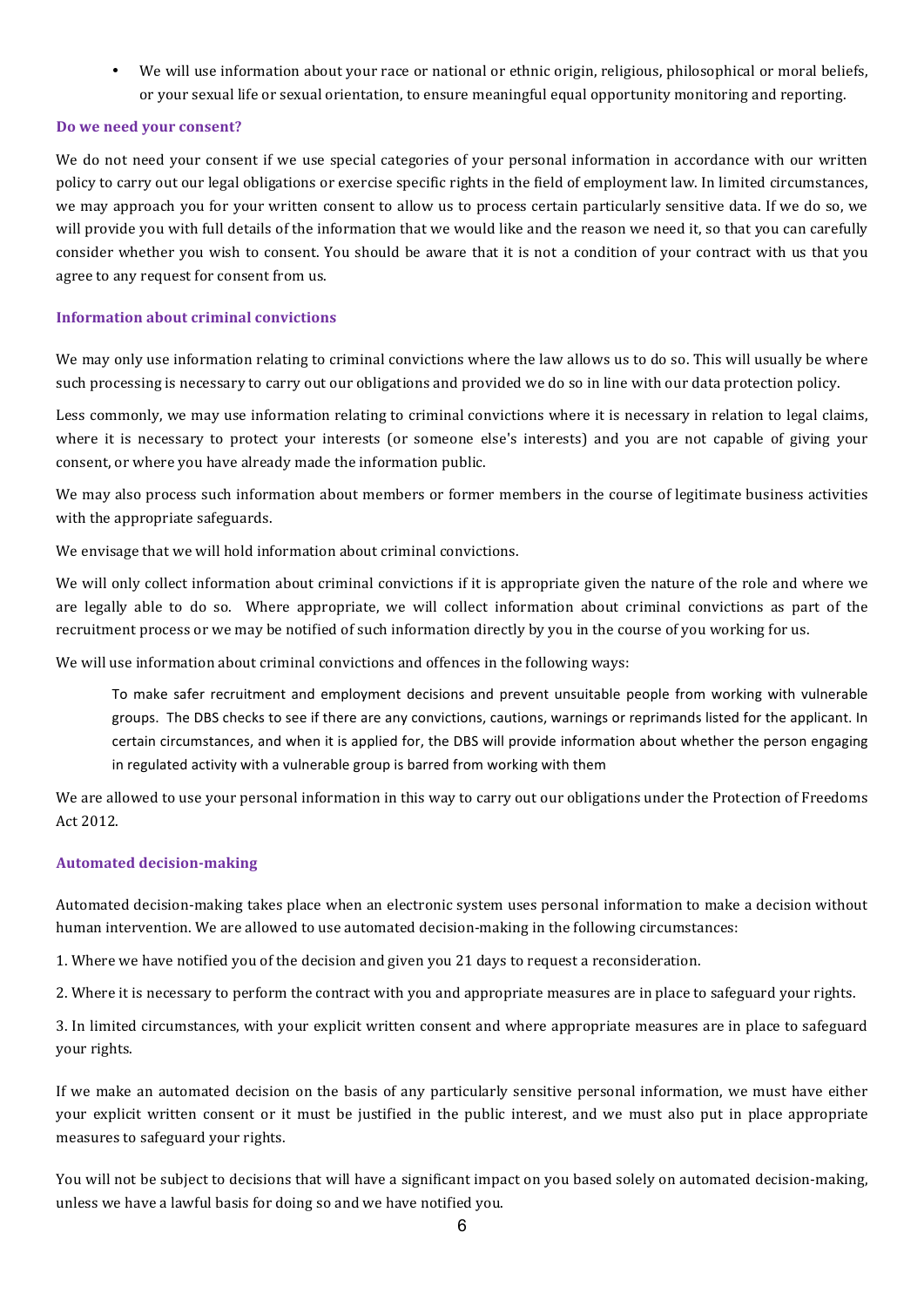We do not envisage that any decisions will be taken about you using automated means, however we will notify you in writing if this position changes.

#### **Data sharing**

We may have to share your data with third parties, including third-party service providers and other entities in the group.

We require third parties to respect the security of your data and to treat it in accordance with the law.

We may transfer your personal information outside the EU.

If we do, you can expect a similar degree of protection in respect of your personal information.

## **Why might you share my personal information with third parties?**

We will share your personal information with third parties where required by law, where it is necessary to administer the working relationship with you or where we have another legitimate interest in doing so.

### **Which third-party service providers process my personal information?**

"Third parties" includes third-party service providers (including contractors and designated agents) and other entities within our group. The following activities are carried out by third-party service providers: pension administration, benefits provision and IT services.

### How secure is my information with third-party service providers?

All our third-party service providers are required to take appropriate security measures to protect your personal information in line with our policies. We do not allow our third-party service providers to use your personal data for their own purposes. We only permit them to process your personal data for specified purposes and in accordance with our instructions.

#### **What about other third parties?**

We may share your personal information with a regulator or to otherwise comply with the law e.g. to help with a criminal investigation.

Even when seeking to notify the local authority of a safeguarding matter or the Care Quality Commission of an incident that requires us to notify it, we would only do so with the consent or ensure that the information provided is treated in confidence.

#### **Data security**

We have put in place measures to protect the security of your information. Details of these measures are available upon request.

Third parties will only process your personal information on our instructions and where they have agreed to treat the information confidentially and to keep it secure.

We have put in place appropriate security measures to prevent your personal information from being accidentally lost, used or accessed in an unauthorised way, altered or disclosed. In addition, we limit access to your personal information to those employees, agents, contractors and other third parties who have a business need to know.

They will only process your personal information on our instructions and they are subject to a duty of confidentiality. Details of these measures may be requested from Data Processor.

We have put in place procedures to deal with any suspected data security breach and will notify you and any applicable regulator of a suspected breach where we are legally required to do so.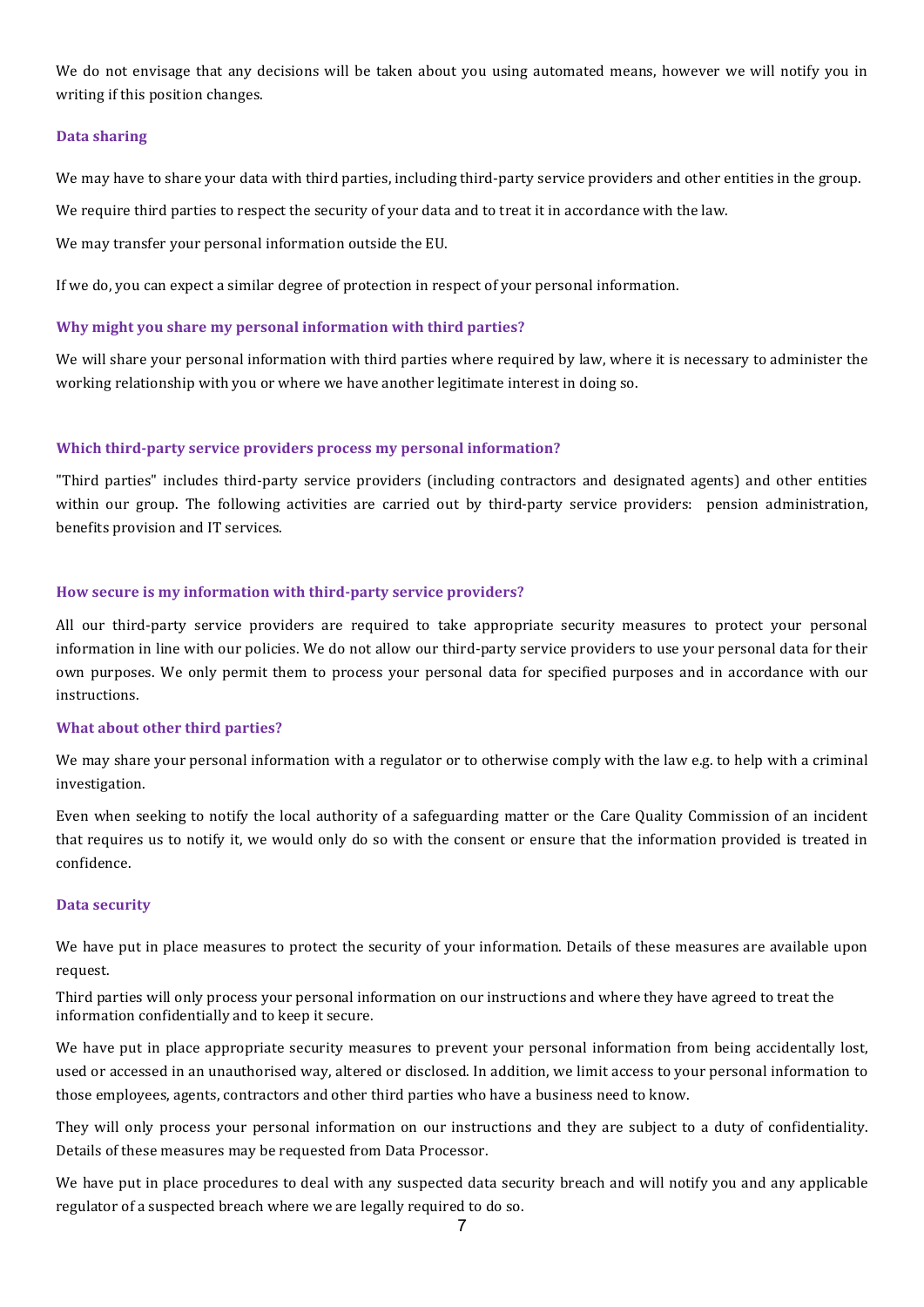#### **Data retention**

## **How long will you use my information for?**

We will only retain your personal information for as long as necessary to fulfil the purposes we collected it for, including for the purposes of satisfying any legal, accounting, or reporting requirements. Details of retention periods for different aspects of your personal information are available in our information governance policy which is available to access through share point or can be requested from a member of the management team. To determine the appropriate retention period for personal data, we consider the amount, nature, and sensitivity of the personal data, the potential risk of harm from unauthorised use or disclosure of your personal data, the purposes for which we process your personal data and whether we can achieve those purposes through other means, and the applicable legal requirements.

If you are unsuccessful at any stage of the recruitment process, Community Places Limited may keep your personal data on file in case there are future employment opportunities for which you may be suited. We will ask for your consent before we keep your data for this purpose and you are free to withdraw your consent at any time.

In some circumstances we may anonymise your personal information so that it can no longer be associated with you, in which case we may use such information without further notice to you. Once you are no longer an employee, worker or contractor of the company we will retain and securely destroy your personal information in accordance with applicable laws and regulations.

#### **Rights of access, correction, erasure, and restriction**

#### **Your duty to inform us of changes**

It is important that the personal information we hold about you is accurate and current. Please keep us informed if your personal information changes during your working relationship with us.

#### **Your rights in connection with personal information**

Under certain circumstances, by law you have the right to:

- **Request access to your personal information (commonly known as a "data subject access request"). This** enables you to receive a copy of the personal information we hold about you and to check that we are lawfully processing it.
- **Request correction** of the personal information that we hold about you. This enables you to have any incomplete or inaccurate information we hold about you corrected.
- **Request erasure** of your personal information. This enables you to ask us to delete or remove personal information where there is no good reason for us continuing to process it. You also have the right to ask us to delete or remove your personal information where you have exercised your right to object to processing (see below).
- Object to processing of your personal information where we are relying on a legitimate interest (or those of a third party) and there is something about your particular situation which makes you want to object to processing on this ground. You also have the right to object where we are processing your personal information for direct marketing purposes.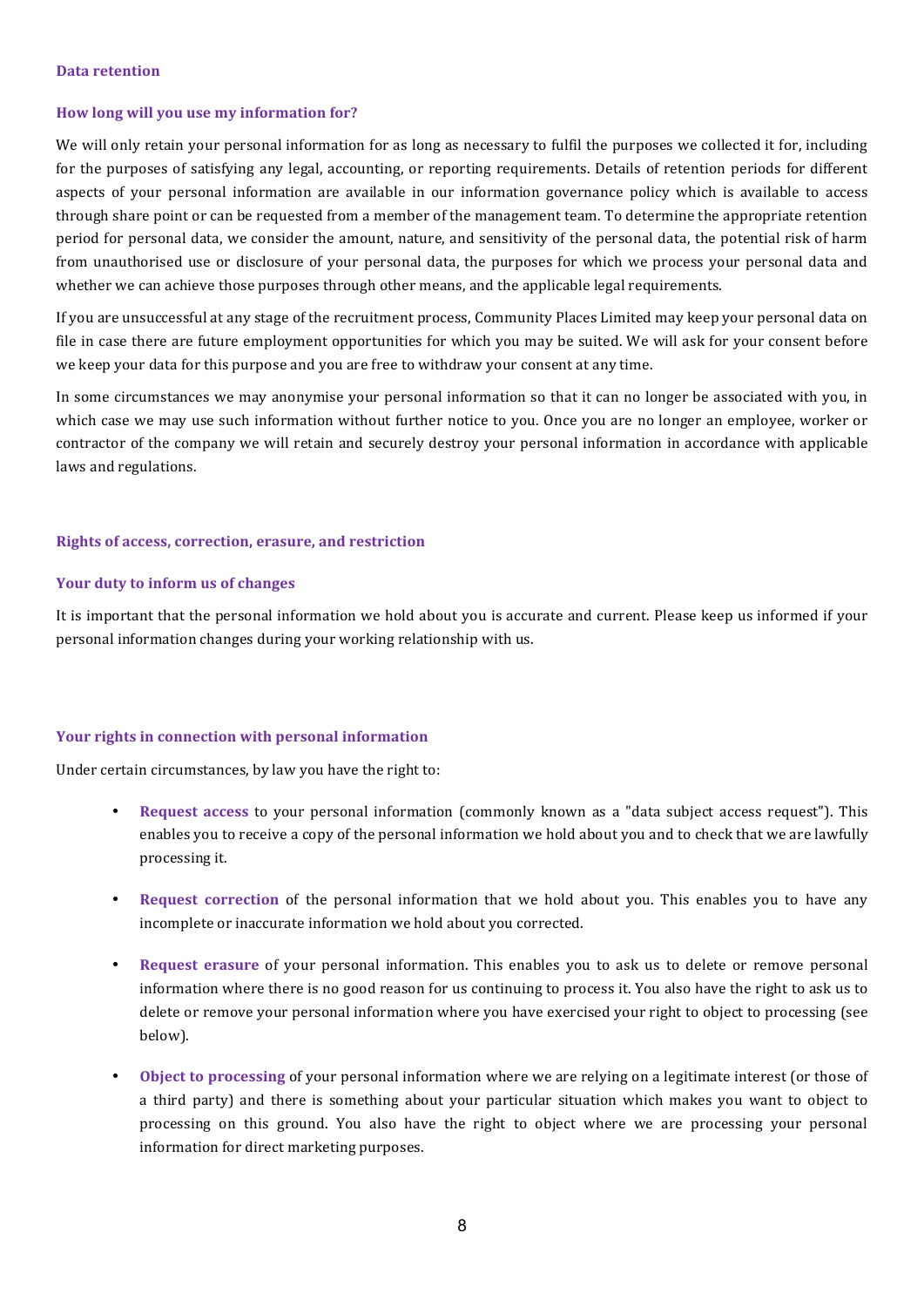- **Request the restriction of processing of your personal information. This enables you to ask us to suspend** the processing of personal information about you, for example if you want us to establish its accuracy or the reason for processing it.
- **Request the transfer** of your personal information to another party.

If you want to review, verify, correct or request erasure of your personal information, object to the processing of your personal data, or request that we transfer a copy of your personal information to another party, please contact Data Protection Officer in writing.

#### **No fee usually required**

You will not have to pay a fee to access your personal information (or to exercise any of the other rights). However, we may charge a reasonable fee if your request for access is clearly unfounded or excessive. Alternatively, we may refuse to comply with the request in such circumstances.

#### **What we may need from you**

We may need to request specific information from you to help us confirm your identity and ensure your right to access the information (or to exercise any of your other rights). This is another appropriate security measure to ensure that personal information is not disclosed to any person who has no right to receive it.

#### **Right to withdraw consent**

In the limited circumstances where you may have provided your consent to the collection, processing and transfer of your personal information for a specific purpose, you have the right to withdraw your consent for that specific processing at any time. To withdraw your consent, please contact Data Protection Officer. Once we have received notification that you have withdrawn your consent, we will no longer process your information for the purpose or purposes you originally agreed to, unless we have another legitimate basis for doing so in law.

#### **Data protection officer**

We have appointed a data protection officer (DPO) to oversee compliance with this privacy notice. If you have any questions about this privacy notice or how we handle your personal information, please contact the DPO. You have the right to make a complaint at any time to the Information Commissioner's Office (ICO), the UK supervisory authority for data protection issues.

#### **Changes to this privacy notice**

We reserve the right to update this privacy notice at any time, and we will provide you with a new privacy notice when we make any substantial updates. We may also notify you in other ways from time to time about the processing of your personal information.

#### If you have any questions about this privacy notice, please contact;

Data Protection Officer